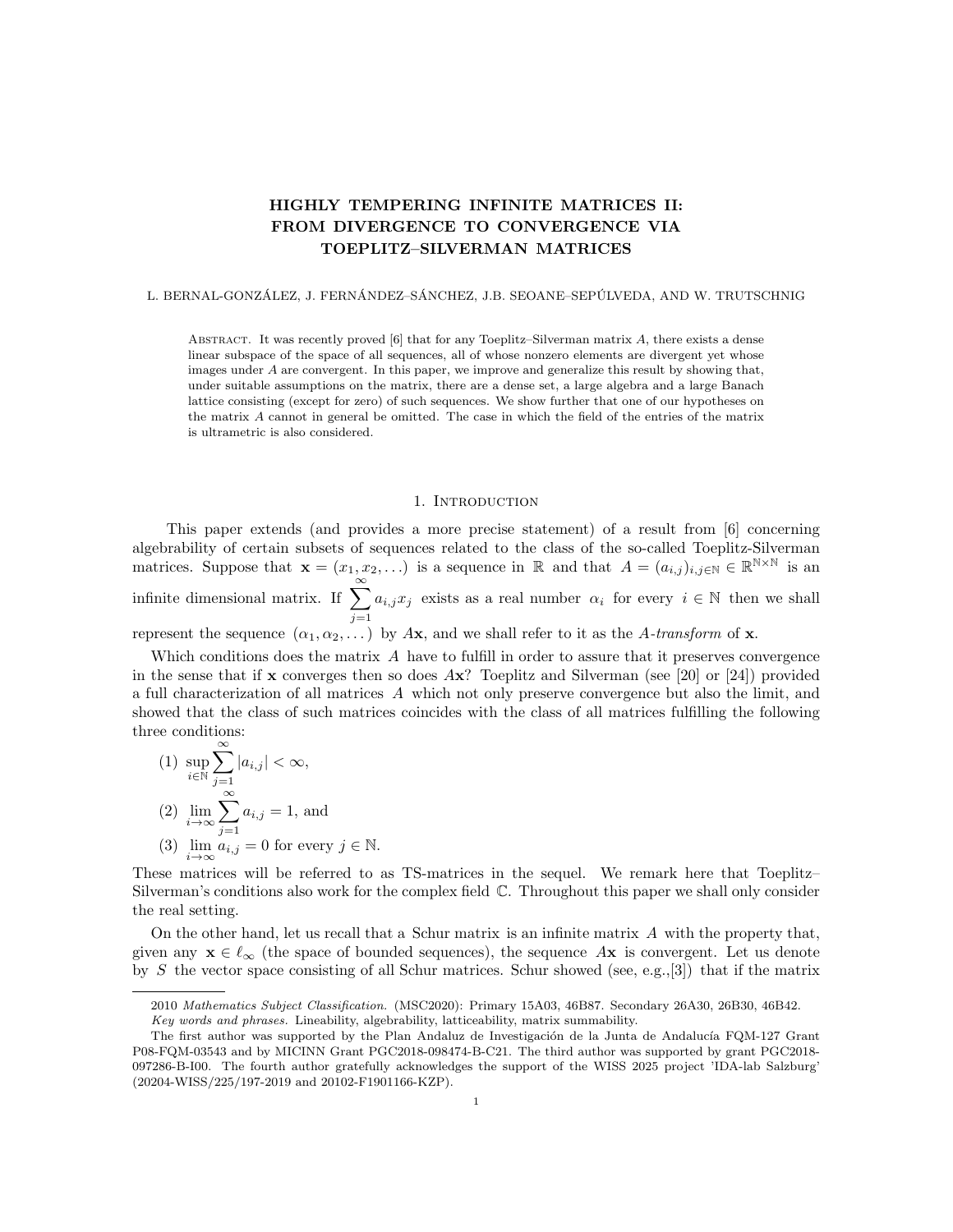$A = (a_{i,j})_{i,j \in \mathbb{N}}$  satisfies that  $\lim_{i \to \infty} \sum_{i=1}^{\infty}$  $j=1$  $a_{i,j}$  always exists and  $\sum_{i=1}^{\infty}$  $j=1$  $|a_{i,j}|$  is uniformly convergent on i, then  $A \in S$ . This result was completed by Steinhaus, who showed that there is no matrix which is simultaneously both TS and Schur, that is,  $TS \cap S = \emptyset$ . Therefore, given any TS-matrix A, we can always find non-convergent bounded sequences  $x$  such that  $Ax$  is also non-convergent.

Hence, the natural question is whether a  $TS$ -matrix  $\vec{A}$  could also map some divergent sequences x to convergent ones. The authors of [6] tackled this question and showed that, given a TS-matrix A, the space of all such sequences is very large in the sense of lineability. In fact, they showed the following result:

**Theorem 1.1** ([6]). Assume that  $A = (a_{i,j})_{i,j\geq 1}$  is an infinite matrix over the scalar field R satisfying the following properties:

- (a) For every  $j \in \mathbb{N}$  the sequence  $(a_{i,j})_{i \geq 1}$  converges.
- (b) There is a subsequence  $(n_k)_{k\geq 1} \subseteq \overline{\mathbb{N}}$  such that, for each subsequences  $(m_k)_{k\geq 1} \subseteq (n_k)_{k\geq 1}$  we have:
	- (b1) the sequence  $(a_{i,m_k})_{k\geq 1}$  is summable for every  $i \in \mathbb{N}$ , and

(b2) the sequence 
$$
\left(\sum_{k=1}^{\infty} a_{i,m_k}\right)_{i\geq 1}
$$
 converges.

Then there exists a dense c-dimensional (hence maximal dimensional) vector subspace of  $\mathbb{R}^{\mathbb{N}}$  all of whose nonzero members diverge but their A-transforms converge.

As usual, we have denoted by  $\mathfrak c$  the cardinality of the continuum, and  $\mathbb R^{\mathbb N}$  stands for the topological vector space of all real sequences endowed with the product topology. If we let  $\Omega_A$  denote the family of all sequences  $\mathbf{x} = (x_n)_{n \in \mathbb{N}} \in \mathbb{R}^{\mathbb{N}}$  for which the sequence Ax is convergent but the sequence  $\mathbf{x}$  is not, then, with the terminology of lineability (see Section 2), Theorem 1.1 tells us that, under appropriate conditions, the set  $\Omega_A$  is maximal dense-lineable.

Our main aim in this short note is to continue on giving information about the "size" of  $\Omega_A$  in terms of "minimal generating" structures. To be more precise, we shall prove a sharper version of Theorem 1.1 concerning denseness of  $\Omega_A$  and the existence of large algebras as well as of large Banach lattices inside  $\Omega_A$ , under appropriate assumptions on the matrix A. Moreover, we shall show that, if we drop the condition (a) of existence of  $\lim_{i\to\infty} a_{ij}$  for every  $j \in \mathbb{N}$ , then, in spite of Theorem

1.1, even if condition (b) is satisfied, the denseness property does not necessarily hold.

The rest of this note is organized as follows. In Section 2 we fix some basic notation that will be used throughout the note and recall the notions of lineability, algebrability and latticeability. Additionally, we translate the conditions in Theorem 1.1 into weak convergence of signed measures. Section 3 contains the main result, its proof, and an illustrative example. Finally, in Section 4 we shall make a number of considerations regarding the ultrametric setting.

#### 2. Preliminary notions and notations

Let us, briefly, recall the (by now) known notion of lineability and some of its variants (see, e.g.,  $[1, 2, 4, 5, 8-12, 14, 23]$  for an account and state of the art of this topic). Roughly speaking, lineability is the existence of linear structures inside a family of mathematical objects that are not necessarily linear.

Let X be a vector space,  $\alpha$  be a cardinal number, and  $\Omega \subseteq X$ . Then  $\Omega$  is called *lineable* if there is an infinite vector space M such that  $M \setminus \{0\} \subset \Omega$ . If, in addition, X is a topological vector space, then  $\Omega$  is called

- $\alpha$ -dense-lineable provided that there is an  $\alpha$ -dimensional vector space M with  $M \setminus \{0\} \subset \Omega$ ;
- maximal dense-lineable in X if it is  $\alpha$ -dense-lineable with  $\alpha = \dim(X)$ .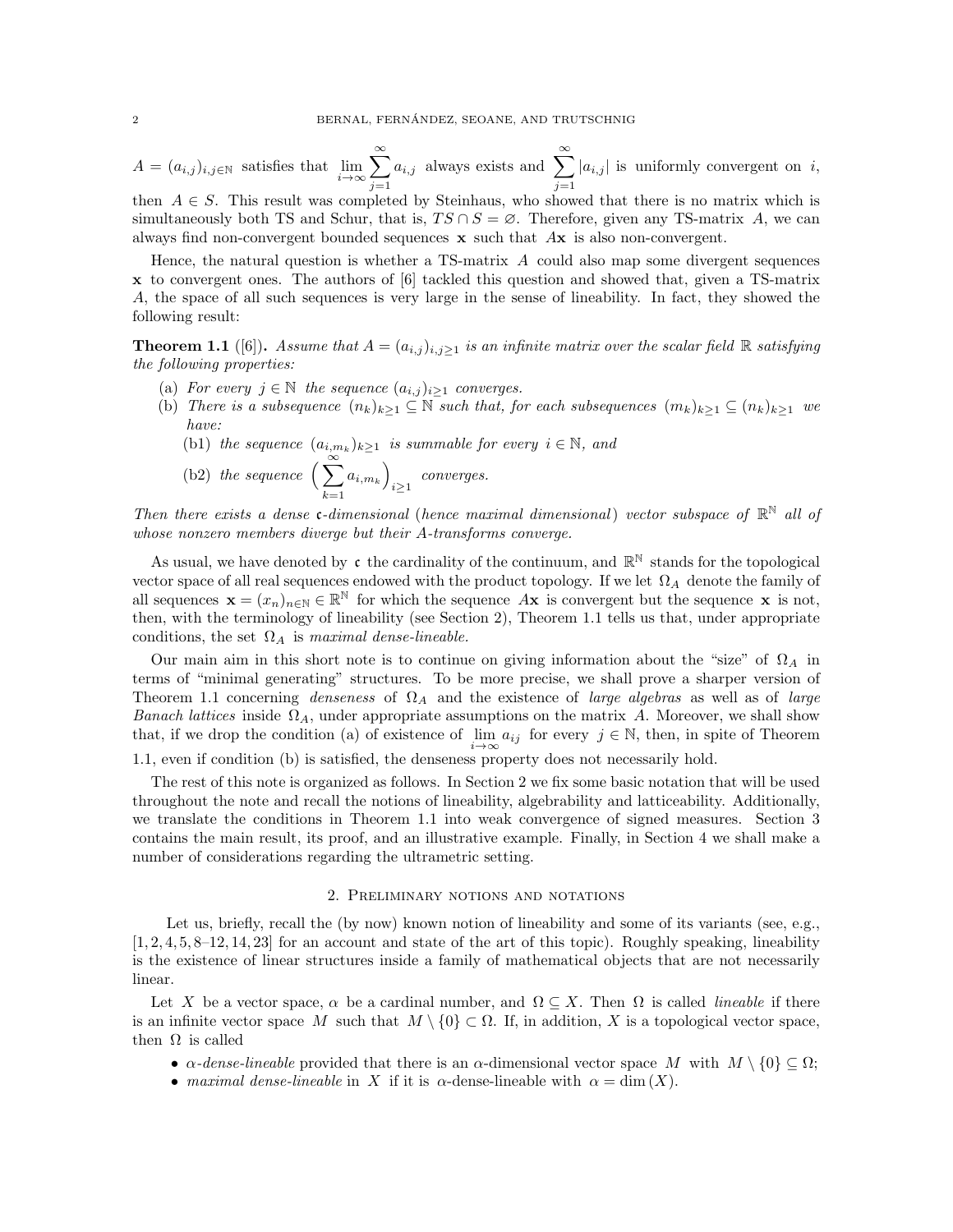Finally, if X if the vector space X is contained in some (linear) algebra L, them  $\Omega$  is called

- algebrable if there is an algebra M such that  $M \setminus \{0\} \subseteq \Omega$  and is infinitely generated, that is, the cardinality of any generating system is infinite;
- $\alpha$ -algebrable if there is an  $\alpha$ -generated algebra M (that is, any minimal generating system of M has cardinality  $\alpha$ ) fulfilling  $M \setminus \{0\} \subseteq \Omega$ .

Of course, algebrability implies lineabiliy. The reverse implication is not true. In our terminology, algebrability equals  $\aleph_0$ -algebrability.

Also, let us present the notion of latticeable (introduced in [19] and later studied in [7, 15]). Before that, recall that a Riesz space, also called a vector lattice, is a partially ordered (with, say, the order  $\preceq$ ) vector space X where the order structure is a lattice. That is, the order  $\preceq$  satisfies the following properties for every pair of vectors  $x, y \in X$ : there is a supremum  $x \vee y \in X$ ; for any  $z \in X$  and any scalar  $\alpha \geq 0$ , the fact  $x \preceq y$  implies  $x + z \preceq y + z$  and  $\alpha x \preceq \alpha y$ . Then the existence of infimum  $x \wedge y \in X$  is automatically satisfied; namely,  $x \wedge y = -((-x) \vee (-y))$ .

**Definition 2.1.** Let X be a Riesz space,  $\Omega$  a subset of X, and  $\alpha$  a cardinal number. Then  $\Omega$  is said to be  $\alpha$ -latticeable if  $\Omega \cup \{0\}$  contains a Riesz space of dimension  $\alpha$ .

In other order of ideas, suppose that  $E \subseteq \mathbb{N}$  has cardinality  $\aleph_0$  and that  $\sum_{j \in E} |a_{i,j}| < \infty$  holds for every  $i \in \mathbb{N}$ . Then the mapping  $\mu_i^E: 2^E \to \mathbb{R}$  defined by

$$
\mu_i^E(J) = \sum_{j \in J} a_{i,j}
$$

is a (finite) signed measure, and so we can consider its corresponding Hahn–Jordan decomposition  $\mu_i^E = (\mu_i^E)^+ - (\mu_i^E)^-$  (see [13, 22]). We shall say that a sequence  $(\mu_i)_{i \in \mathbb{N}}$  converges weakly on E (endowed with the discrete topology) to a signed measure  $\mu$  on  $2^E$  if and only if the corresponding positive and negative parts converge, it is straightforward to verify that condition (b2) in Theorem 1.1 coincides with weak convergence of  $(\mu_i^E)_{i \in \mathbb{N}}$ , where  $E = \{n_1, n_2, n_2, \dots\}$ .

## 3. DIVERGENT SEQUENCES  $x$  for which  $Ax$  is convergent

The following lemma is a slightly new version of a result from Set Theory (see [21]) and will be a crucial tool for the proof of the main result of this note. As usual, we denote  $D^c := \mathbb{N} \setminus D$  if  $D \subset \mathbb{N}$ . Also, if  $D, E$  are sets then their symmetric difference is defined as  $D \Delta E := (D \setminus E) \cup (E \setminus D)$ .

**Lemma 3.1.** There exists a family  $\mathcal{D} = (D_t)_{t \in \mathbb{R}}$  of pairwise different subsets of N having the following three properties:

(P1) For all  $n, m \in \mathbb{N}$  with  $n \leq m$  and pairwise different real numbers

$$
t_1, t_2, \ldots, t_n, t_{n+1}, \ldots, t_m
$$

we have

(3.1) 
$$
D_{t_1} \cap \ldots \cap D_{t_n} \cap D_{t_{n+1}}^c \cap \ldots \cap D_{t_m}^c \neq \varnothing.
$$

(P2) The intersections in equation (3.1) have cardinality  $\aleph_0$ .

(P3) For every  $i \in \mathbb{N}$  we have  $D_i \cap \{1, 2, ..., i\} = \{i\}.$ 

Proof. The first assertion was already established in [21]. Going through the details of the proof of the result in [21] it becomes clear to the reader that the assertion (P2) also holds.

In order to prove (P3), we define a new family  $\mathcal{D}' = (D'_t)_{t \in \mathbb{R}}$  by setting

$$
D'_{t} = \begin{cases} D_{t} & t \notin \mathbb{N} \\ (D_{t} \setminus \{1, \ldots, t-1\}) \cup \{t\} & t \in \mathbb{N}. \end{cases}
$$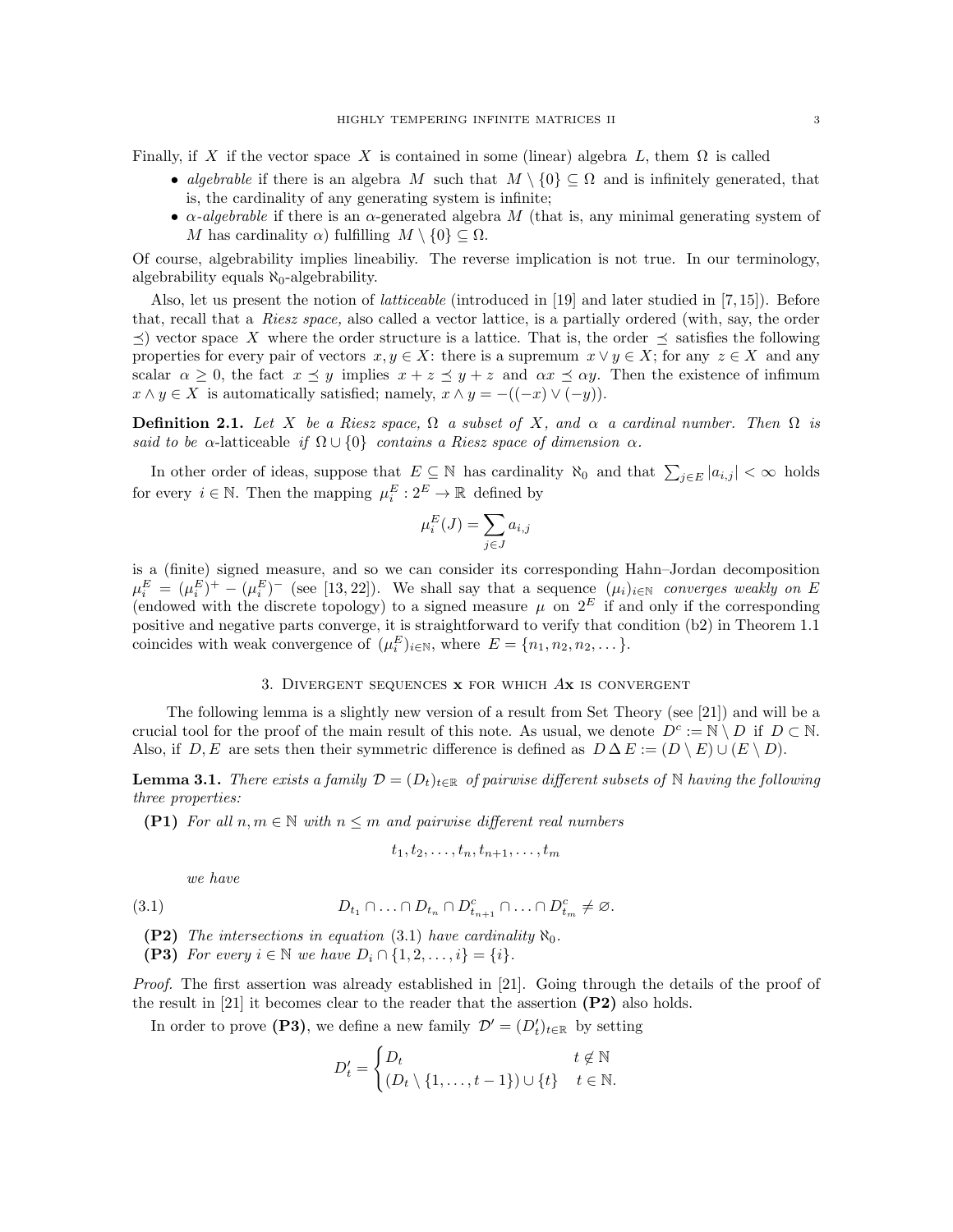The construction of  $\mathcal{D}'$  implies that  $D_t \Delta D'_t = \emptyset$  if  $t \notin \mathbb{N}$  while  $D_t \Delta D'_t \subset \{1, \ldots, t\}$  if  $t \in \mathbb{N}$ . If  $n, m \in \mathbb{N}$  with  $n \leq m$  and and  $t_1, t_2, \ldots, t_n, t_{n+1}, \ldots, t_m$  are pairwise different real numbers then the fact that

$$
B:=D_{t_1}'\cap\ldots\cap D_{t_n}'\cap (D_{t_{n+1}}')^c\cap\ldots\cap (D_{t_m}')^c
$$

has cardinality  $\aleph_0$  is trivial for the case that  $\{t_1, t_2, \ldots, t_n, t_{n+1}, \ldots, t_m\} \subseteq \mathbb{N}^c$  and straightforward for the case

 ${t_1, t_2, \ldots, t_n, t_{n+1}, \ldots, t_m} \cap \mathbb{N} \neq \emptyset.$ 

Indeed, setting

$$
\overline{t} := \max \left\{ t_j : j \in \{1, \dots, m\} \text{ and } t_j \in \mathbb{N} \right\}
$$

then we have  $D_{t_j} \Delta D'_{t_j} \subseteq \{1, \ldots, \overline{t}\}\$ for all  $j \in \{1, \ldots, m\}$ . Hence, if

$$
D_{t_1} \cap \ldots \cap D_{t_n} \cap D_{t_{n+1}}^c \cap \ldots \cap D_{t_m}^c
$$

contains infinitely many points then so does  $B$ . This completes the proof.

We are now ready to state and prove our main result. Observe that an infinite set  $E \subseteq \mathbb{N}$  plays an important role in it. Roughly speaking, the assumptions concerning  $E$  in the next theorem tell us that matrices presenting a rather "tamed" behavior for many columns satisfy the conclusion of the theorem, even if the remaining columns behave chaotically. In the proof we shall be assuming the continuum hypothesis.

**Theorem 3.2.** Let  $A = (a_{ij})_{i,j \in \mathbb{N}} \in \mathbb{R}^{\mathbb{N} \times \mathbb{N}}$  be a matrix such that

•  $\lim_{i \to +\infty} a_{ij}$  exists for every  $j \in \mathbb{N}$ .

Suppose that there exists an infinite subset  $E$  of  $N$  such that

 $\bullet$   $\sum$ j∈E  $|a_{i,j}| < \infty$  for every  $i \in \mathbb{N}$ .

• The sequence  $(\mu_i^E)_{i \in \mathbb{N}}$  of associated signed measures converges weakly on  $2^E$ .

Then

- $\Omega_A$  is c-algebrable and dense in  $\mathbb{R}^{\mathbb{N}}$ .
- $\Omega_A$  is also  $\aleph_0$ -latticeable.

*Proof.* Without loss of generality we may assume that  $E^c$  is countably infinite too: indeed, if this were not the case, then we would consider a subset of  $E$  having countably infinite complement and proceed analogously.

Let  $\varphi : \mathbb{N} \to E$  and  $\psi : \mathbb{N} \setminus \{1\} \to E^c$  denote the strictly increasing bijections between the corresponding sets, and suppose that the family  $\mathcal{D} = (D_t)_{t \in \mathbb{R}}$  fulfills the three properties from Lemma 3.1. Construct a new family  $\mathcal{E}^* = \{E_t^* : t \in \mathbb{R}\}\$  of subsets of N by setting  $E_t^* = \varphi(D_t)$  for every  $t \in \mathbb{R}$ . Notice that property (P3) implies that  $E_i^* \cap \{1, \ldots, \varphi(i)\} = \{\varphi(i)\}\$  holds for every  $i \in \mathbb{N}$ . Finally, define the family  $\mathcal{E} = (E_t)_{t \in \mathbb{R}}$  by

$$
E_t = \begin{cases} E_t^* & \text{if } t \notin \{\frac{1}{2}, \frac{1}{3}, \dots\}, \\ (E_t^* \setminus \{1, 2, \dots, \psi(\frac{1}{t}) - 1\}) \cup \{\psi(\frac{1}{t})\} & \text{if } t \in \{\frac{1}{2}, \frac{1}{3}, \dots\}. \end{cases}
$$

At the end of the proof we shall use the fact that the equalities

 $\min(E_i) = \varphi(i)$  and  $\min(E_{1/i}) = \psi(i)$ 

hold for every  $i \in \mathbb{N}$ .

Now, for every  $t \in \mathbb{R}$ , let us define the binary sequence  $\mathbf{s}^t = (s_1^t, s_2^t, s_3^t, \ldots)$  by

$$
s_i^t = \mathbf{1}_{E_t}(i),
$$

where  $\mathbf{1}_C$  denotes the characteristic function of a set C. Considering that  $s^t$  contains infinitely many zeroes and infinitely many ones it is clear that  $s^t$  is not convergent.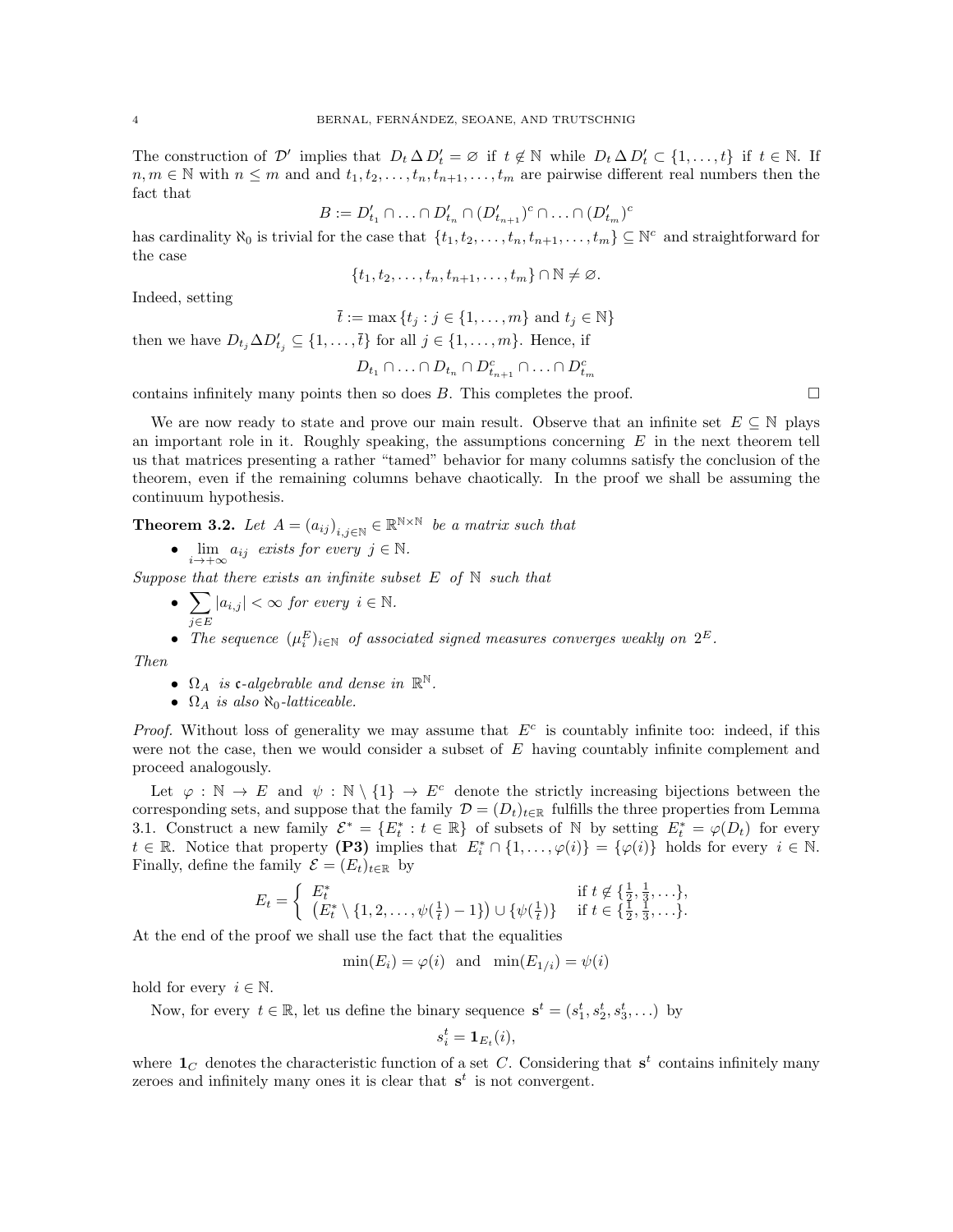Let us set  $\mathcal{S} := \{ s^t : t \in \mathbb{R} \}$ , a family whose cardinality is c. This family is linearly independent. Indeed, assume that  $\lambda_1, \ldots, \lambda_p, t_1, \ldots, t_p$  are reals such that the  $t_j$ 's are pairwise different and  $\mathbf{s} :=$  $\lambda_1 \mathbf{s}^{t_1} + \cdots + \lambda_p \mathbf{s}^{t_p} = 0$ . For every fixed  $j \in \{1, \ldots, p\}$ , the set  $E_{t_j} \cap (\bigcup_{l \in \{1, \ldots, p\} \setminus \{l\}} E_{t_l})^c$  has cardinality  $\aleph_0$ ; in particular, it is nonempty, so that we can select an element  $l_0$  in it. Then if  $\mathbf{s} = (s_1, s_2, s_3, \dots)$ , we get  $0 = s_{l_0} = \lambda_j \cdot 1$ . Hence  $\lambda_j = 0$  for all j, which yields the claimed linear independence. It follows that  $\dim(\text{span }\mathcal{S}) = \mathfrak{c}$ .

Let us now consider the algebra  $\mathcal{A}(\mathcal{S})$  generated by S. This algebra is c-generated because, if this were not true, then  $\mathcal{A}(\mathcal{S})$  would be generated by some countable set  $\mathcal{C} \subset \mathbb{R}^{\mathbb{N}}$ , which means that  $\mathcal{A}(\mathcal{S})$ is the linear span of the collection of all finite products of natural powers of the members of  $C$ . But this collection is countable, which entails that the vector dimension of  $\mathcal{A}(\mathcal{S})$  would be at most  $\aleph_0$ . This is a contradiction with the fact  $\dim(A(\mathcal{S})) \geq \dim(\text{span}\,\mathcal{S}) = \mathfrak{c}$ .

Thus, in order to prove that  $\Omega_A$  is c-algebrable, our task reduces to show that every  $\mathbf{s} = (s_1, s_2, s_3, \dots) \in \mathcal{A}(\mathcal{S}) \setminus \{0\}$  belongs to  $\Omega_A$ . To this end, take an s as before. Then there exist a nonzero polynomial  $p: \mathbb{R}^k \to \mathbb{R}$  without constant term and different elements  $t_1, \ldots, t_k \in \mathbb{R}$ such that  $\mathbf{s} = p(\mathbf{s}^{t_1}, \mathbf{s}^{t_2}, \dots, \mathbf{s}^{t_k})$ . Denote by F the (finite) collection of all nonempty subsets of  $\{1, 2, \ldots, k\}$ . Then there exist constants  $c_j$   $(J \in F)$  with  $c_{J_0} \neq 0$  for some  $J_0 \in F$  such that s can be expressed as

$$
\mathbf{s} = \sum_{J \in F} c_J \prod_{j \in J} \mathbf{s}^{t_j},
$$

where we have used the property that every sequence  $\mathbf{s}^t$  is idempotent (i.e.  $(\mathbf{s}^t)^m = \mathbf{s}^t$  for all  $m \in \mathbb{N}$ ). The construction of  $\mathcal E$  implies that both sets

$$
I_1 := \bigcap_{j \in J_0} E_{t_j} \cap \bigcap_{j \in \{1, \ldots, k\} \setminus J_0} E_{t_j}^c \quad \text{and} \quad I_2 := \bigcap_{j=1}^k E_{t_j}^c
$$

have cardinality  $\aleph_0$ . Moreover, for every  $n \in I_1$  we have  $s_n = c_{J_0} \neq 0$ , while for every  $n \in I_2$  we have  $s_n = 0$ . Hence **s** cannot be convergent.

To verify that As is convergent, first notice that the *i*-th coordinate  $(As)<sub>i</sub>$  of As is given by

$$
(A\mathbf{s})_i = \sum_{j=1}^{\infty} a_{i,j} s_j.
$$

Let  $\mu^E$  denote the signed measure to which  $(\mu_i^E)_{i\in\mathbb{N}}$  converges weakly, where E is the set given in the hypothesis (see the notation in the final paragraph of Section 2). At this point, we distinguish two cases:

(i) If  $\{t_1,\ldots,t_k\} \subseteq \{\frac{1}{2},\frac{1}{3},\ldots\}^c$  holds then  $E_{t_i} \subseteq E$  for every  $i \in \{1,\ldots,k\}$  and we get

$$
(A\mathbf{s})_i = \sum_{j \in E} a_{i,j} s_j = \int_E \mathbf{s} \, d\mu_i^E \stackrel{i \to \infty}{\longrightarrow} \int_E \mathbf{s} \, d\mu^E.
$$

(ii) If  $\{t_1, \ldots, t_k\} \cap \{\frac{1}{2}, \frac{1}{3}, \ldots\} \neq \emptyset$  then setting  $m = \max \{ \psi(\frac{1}{t_i}) : 1 \leq i \leq k, t_i \in \{\frac{1}{2}, \frac{1}{3}, \ldots\} \}$  it follows that

$$
(A\mathbf{s})_i = \sum_{j \in E} a_{i,j} s_j + \sum_{j \in E^c \cap \{1, ..., m\}} a_{i,j} s_j = \underbrace{\int_E \mathbf{s} \, d\mu_i^E}_{=:x_i} + \sum_{\substack{j \in E^c \cap \{1, ..., m\} \\ =: y_i}} a_{i,j} s_j.
$$

The sequence  $(x_i)_{i\in\mathbb{N}}$  converges to  $\int_E \mathbf{s} d\mu^E$  and  $(y_i)_{i\in\mathbb{N}}$  converges since it is a finite sum of convergent sequences. Hence As converges.

Altogether we have shown that  $s \in \Omega_A$ , as desired.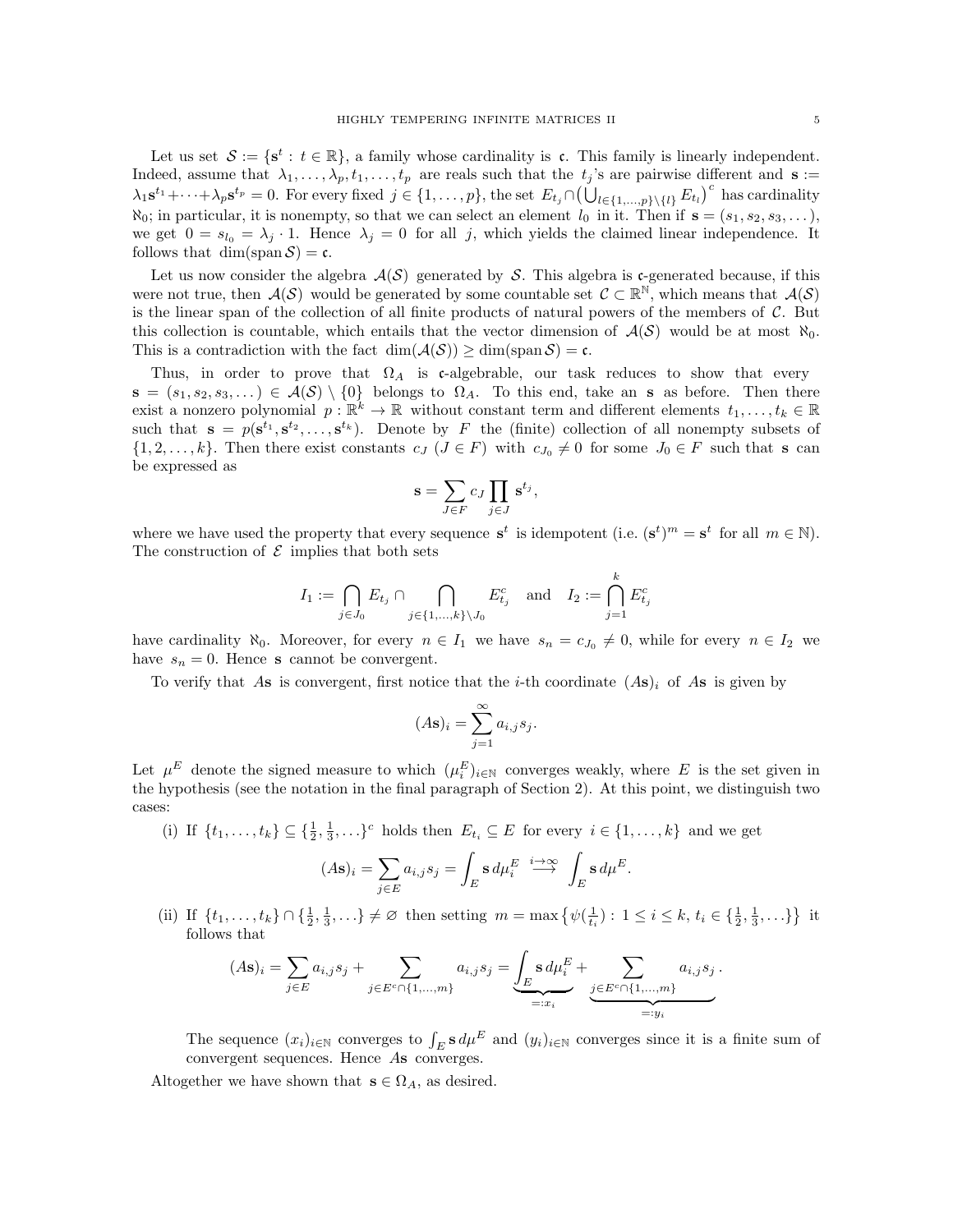Next, in order to prove that  $\Omega_A$  is dense in  $\mathbb{R}^{\mathbb{N}}$ , it suffices to show that the linear hull of the set

$$
\left\{\mathbf{s}^t : t \in \mathbb{N} \cup \{\tfrac{1}{2},\tfrac{1}{3},\ldots\}\right\}
$$

is dense in  $\mathbb{R}^N$ . The latter property, however, is a direct consequence of the construction of the family E. Indeed, suppose that  $\mathbf{x} = (x_1, x_2, \ldots)$  is a sequence in R. Set  $\mathbf{y}^1 = x_1 \cdot \mathbf{s}^1$  if  $1 \in E$  and  $\mathbf{y}^1 = x_1 \cdot \mathbf{s}^{\frac{1}{2}}$ if  $1 \in E^c$ . By using the afore-mentioned fact that  $min(E_i) = \varphi(i)$  and  $min(E_{1/i}) = \psi(i)$  hold for every  $i \in \mathbb{N}$ , we can proceed analogously for all other coordinates in order to construct a sequence  $(y^n)_{n\in\mathbb{N}}$  which converges to **x** in the product topology.

Finally, to obtain the desired  $\aleph_0$ -latticeability, it suffices to divide E into subsets  $E_n$  of infinite cardinality ( $n \in \mathbb{N}$ ). It is easy to see (we spare the reader the details) that the sequences of indicator functions of the  $E_n$ 's generate a linear subspace that is, precisely, the lattice we need.

If A is a TS-matrix then it obviously fulfills the conditions of Theorem 3.2; indeed, take  $E = N$ , in which case the limiting measure  $\mu^E$  is the zero measure. In other words, we have shown the following result:

Corollary 3.3. If A is a TS-matrix then  $\Omega_A$  is c-algebrable,  $\aleph_0$ -latticeable and dense in  $\mathbb{R}^N$ .

Let us finish this section with the following very illustrative example.

**Example 3.4.** If, in Theorem 3.2, we suppressed the condition of existence of  $\lim_{i \to +\infty} a_{ij}$  for every  $j \in \mathbb{N}$  and we used the sequences

$$
s_i^t = \mathbf{1}_{E_t^*}(i),
$$

we would still have that  $\Omega_A$  is c-algebrable. However, it would not be possible to guarantee that the algebra we obtained is dense in  $\mathbb{R}^{\mathbb{N}}$  as the following construction shows. Let A be a matrix such that

$$
a_{ij} = \begin{cases} (-1)^i & \text{if } j = 1, \\ 0 & \text{otherwise.} \end{cases}
$$

We have weak convergence of measures in  $\mathbb{N} \setminus \{1\}$  since we always have the identically zero measure. We can take  $E$  to be the set of even natural integers and obtain c-algebrability.

Finally, let  $\mathbf{s} = (s_1, \ldots, s_i, \ldots)$  be the sequence given by  $s_i = (-1)^i$ . We have that it is not convergent and it does not belong to the closure of  $\Omega_A$  either. Indeed, if we supposed the opposite, then we would have that there is a sequence  $(s^n)_{n\in\mathbb{N}}$  of elements of  $\Omega_A$  converging to s. Thus, the sequence  $(As^n)_{n\in\mathbb{N}}=(-1)^i s_1^n$  must converge. In other words,  $s_1^n=0$ . However, this is not possible, since it must happen that  $\lim_{n \to +\infty} s_1^n = -1$ .

### 4. Final remarks on the ultrametric setting

The properties studied in the preceding sections are valid for the real field. But it may be of interest to analyze them in the case of ultrametric fields, also called nonarchimedian valued fields. In fact, infinite matrices with entries belonging to such a field have been studied in the literature (see  $[18]$ .

Recall (see e.g. [17, Chapter II]) that an *ultrametric field* is a field K equipped with a function  $|\cdot|: K \to [0, +\infty)$  –called *absolute value*– with the the following properties, which hold for all  $x, y \in K$ :

- (a)  $|x| = 0$  if and only if  $x = 0$ .
- (b)  $|xy| = |x||y|$ .
- (c)  $|x + y| \le \max\{|x|, |y|\}.$

The so-called trivial absolute value is defined as  $|x| = \begin{cases} 0 & \text{if } x = 0 \\ 1 & \text{if } x \neq 0 \end{cases}$ 1 if  $x \neq 0$ .

If K is an ultrametric field then the expression  $d(x, y) = |x - y|$  defines a distance on K. We say that K is complete if the metric space  $(K, d)$  is complete. Note that in such a case the product space  $K^{\mathbb{N}}$  is a completely metrizable topological space.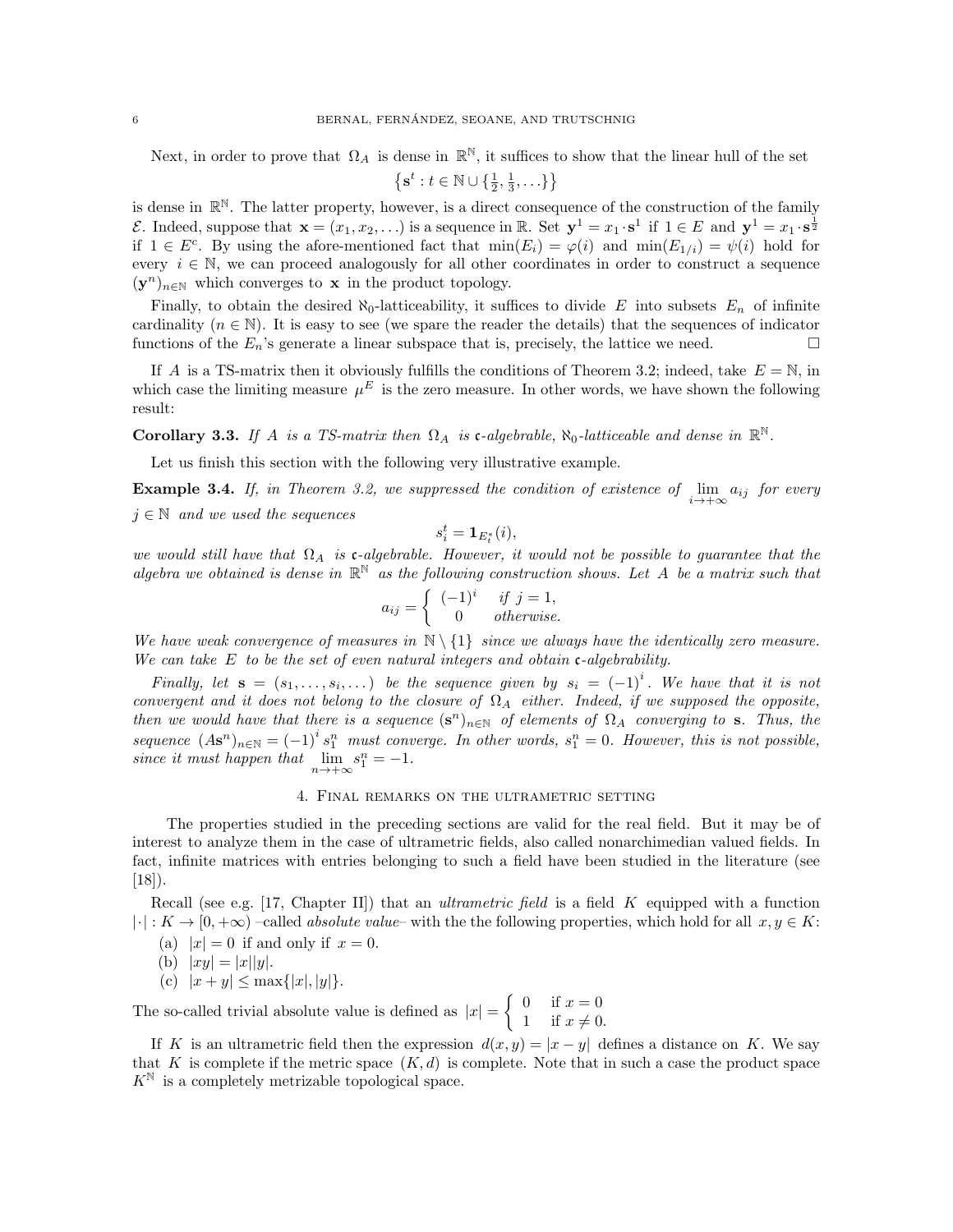Assume that the absolute value on K is not the trivial one. As in the cases  $K = \mathbb{R}$  or  $\mathbb{C}$ , we denote by TS the set of infinite matrices A such that, given any convergent sequence  $x$ , the sequence  $Ax$ exists and converges to the same limit as x. And S will stand for the set of infinite matrices A enjoying the property that, for every bounded sequence  $x$ , the sequence  $Ax$  exists and converges. The basic properties of these matrices are described in detailed in [18] and we provide a brief account of them here below.

**Theorem 4.1.** Assume that  $A = (a_{i,j})_{i,j \geq 1}$  is an infinite matrix over the ultrametric field K with nontrivial absolute value. Then we have:

(a) 
$$
A \in TS
$$
 if and only if  $\sup_{i,j \in \mathbb{N}} |a_{i,j}| < \infty$ ,  $\lim_{i \to \infty} a_{i,j} = 0$  for every  $j \in \mathbb{N}$  and  $\lim_{i \to \infty} \sum_{j=1}^{\infty} a_{i,j} = 1$ .  
\n(b)  $A \in S$  if and only if  $\lim_{j \to \infty} a_{i,j} = 0$  for every  $i \in \mathbb{N}$  and  $\lim_{n \to \infty} (\sup_{j \ge 0} |a_{i+1,j} - a_{i,j}|) = 0$ .

(c)  $S \cap TS = \varnothing$ .

Item (c) in the previous theorem is similar to Steinhaus' theorem for the real or complex case. Thus, the following question pops up: Do there exist matrices A in TS satisfying that the set  $\Omega_A$  is "large"? By using the same ideas as in the previous section and with the help of this last theorem we obtain a positive answer. If we have an infinite subset  $E \subset \mathbb{N}$  whose complement is also infinite and an infinite matrix A, then  $A_E$  will stand for the infinite matrix resulting after eliminating the columns whose indexes  $j$  are not in  $E$ .

We assume that  $K$  is a complete ultrametric field with nontrivial absolute value.

**Theorem 4.2.** Assume that  $A = (a_{i,j})_{i,j \geq 1}$  is an infinite matrix over the ultrametic field K and  $E \subset \mathbb{N}$  is an infinite subset whose complement is also infinite. Let A be a matrix in  $K^{\mathbb{N} \times \mathbb{N}}$ . If  $A_E \in S$  then we have that  $\Omega_A$  is c-algebrable and dense in  $K^{\mathbb{N}}$ .

Corollary 4.3. Suppose that A is a TS-matrix, that  $E \subseteq \mathbb{N}$  has cardinality  $\aleph_0$  and that  $A_E \in S$ . Then  $\Omega_A$  is c-algebrable and dense in  $K^{\mathbb{N}}$ .

Recall that, following the same ideas as in the proof of Theorem 3.2, we obtain that for every ultrametric field K, the set  $\ell_{\infty} \setminus c$  is c-algebrable. A similar result to the one in this very last comment, but on the real or complex setting and for the set  $\ell_{\infty}(\Gamma) \setminus c_0(\Gamma)$  (where  $\Gamma$  is an infinite set), was shown in [16, Prop. 2.1].

Acknowledgements. The authors are grateful to the referees for helpful comments and suggestions.

### **REFERENCES**

- [1] R. M. Aron, L. Bernal González, D. M. Pellegrino, and J. B. Seoane Sepúlveda, Lineability: the search for linearity in mathematics, Monographs and Research Notes in Mathematics, CRC Press, Boca Raton, FL, 2016.
- [2] R. M. Aron, V. I. Gurariy, and J. B. Seoane-Sepúlveda, *Lineability and spaceability of sets of functions on*  $\mathbb{R}$ , Proc. Amer. Math. Soc. 133 (2005), no. 3, 795–803, DOI 10.1090/S0002-9939-04-07533-1.
- [3] F. Başar, Summability theory and its applications, Bentham Science Publishers, Ltd., Oak Park, IL, 2012. With a foreword by M. Mursaleen; Edited by Rifat Colak.
- [4] L. Bernal-González, H. J. Cabana-Méndez, G. A. Muñoz-Fernández, and J. B. Seoane-Sepúlveda, On the dimension of subspaces of continuous functions attaining their maximum finitely many times, Trans. Amer. Math. Soc. 373 (2020), no. 5, 3063–3083, DOI 10.1090/tran/8054.
- [5] F. Bastin, J. A. Conejero, C. Esser, and J. B. Seoane-Sepúlveda, Algebrability and nowhere Gevrey differentiability, Israel J. Math. 205 (2015), no. 1, 127–143, DOI 10.1007/s11856-014-1104-1.
- [6] L. Bernal-González, J. A. Conejero, M. Murillo-Arcila, and J. B. Seoane-Sepúlveda, Highly tempering infinite matrices, Rev. R. Acad. Cienc. Exactas Fís. Nat. Ser. A Mat. RACSAM 112 (2018), no. 2, 341-345, DOI 10.1007/s13398-017-0385-8.
- [7] L. Bernal-González, J. Fernández-Sánchez, M. E. Martínez–Gómez, and J. B. Seoane-Sepúlveda, Banach spaces and Banach lattices of singular functions (Preprint, 2020).
- [8] L. Bernal-González, D. Pellegrino, and J. B. Seoane-Sepúlveda, Linear subsets of nonlinear sets in topological vector spaces, Bull. Amer. Math. Soc. (N.S.) 51 (2014), no. 1, 71–130, DOI 10.1090/S0273-0979-2013-01421-6.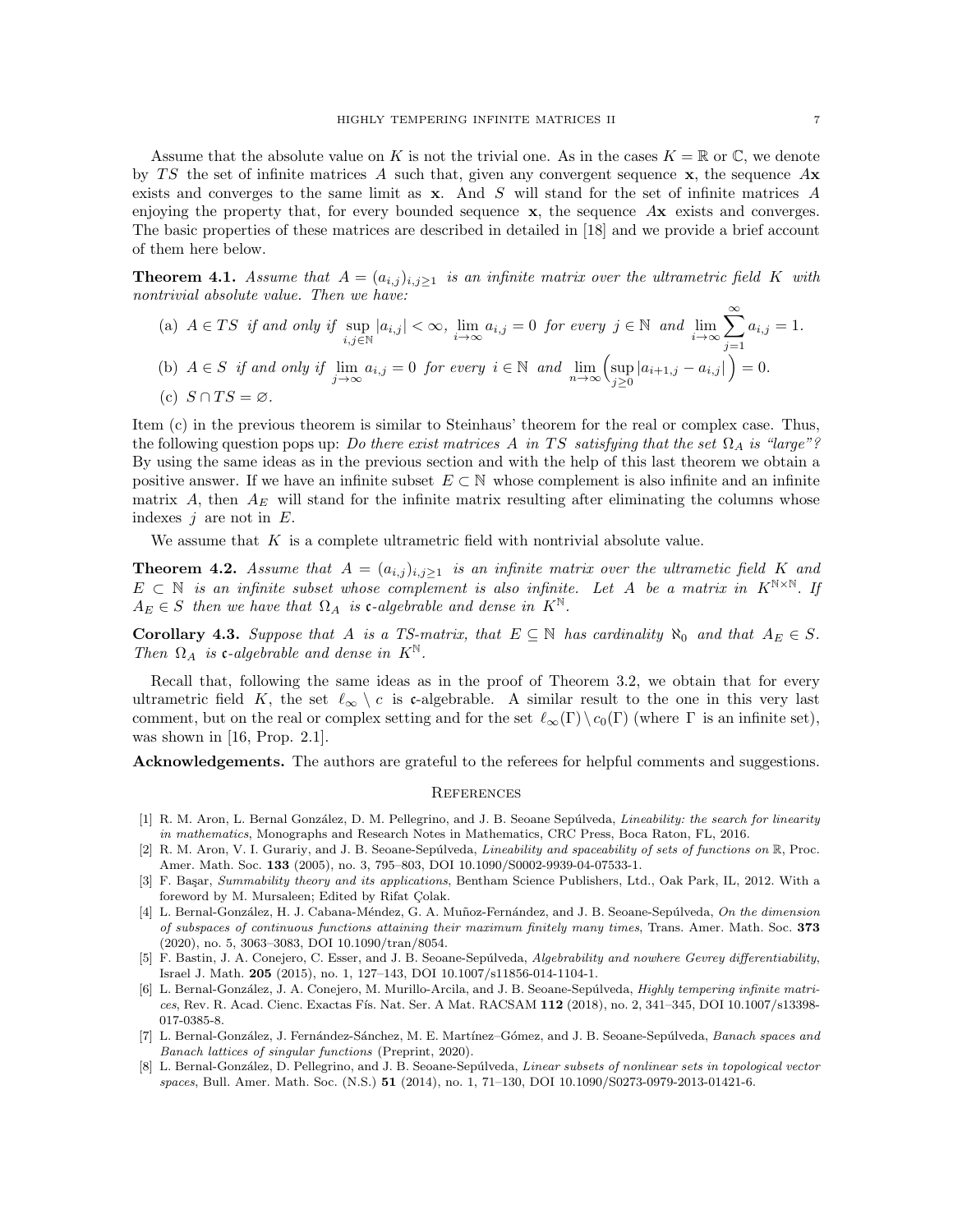- [9] M. C. Calderón-Moreno, P. J. Gerlach-Mena, and J. A. Prado-Bassas, *Lineability and modes of convergence*, Rev. R. Acad. Cienc. Exactas Fís. Nat. Ser. A Mat. RACSAM 114 (2020), no. 1, Paper No. 18, 12, DOI 10.1007/s13398-019-00743-z.
- [10] K. C. Ciesielski and J. B. Seoane-Sepúlveda, A century of Sierpiński-Zygmund functions, Rev. R. Acad. Cienc. Exactas Fís. Nat. Ser. A Mat. RACSAM 113 (2019), no. 4, 3863-3901, DOI 10.1007/s13398-019-00726-0.
- [11] K. C. Ciesielski and J. B. Seoane-Sepúlveda, *Differentiability versus continuity: restriction and extension theorems* and monstrous examples, Bull. Amer. Math. Soc. (N.S.) 56 (2019), no. 2, 211–260, DOI 10.1090/bull/1635.
- [12] J. A. Conejero, M. Fenoy, M. Murillo-Arcila, and J. B. Seoane-Sepúlveda, Lineability within probability theory settings, Rev. R. Acad. Cienc. Exactas Fís. Nat. Ser. A Mat. RACSAM 111 (2017), no. 3, 673-684, DOI 10.1007/s13398-016-0318-y.
- [13] J. Elstrodt, Maß- und Integrationstheorie, 4th ed., Springer-Lehrbuch. [Springer Textbook], Springer-Verlag, Berlin, 2005 (German). Grundwissen Mathematik. [Basic Knowledge in Mathematics].
- [14] P. H. Enflo, V. I. Gurariy, and J. B. Seoane-Sepúlveda, Some results and open questions on spaceability in function spaces, Trans. Amer. Math. Soc. 366 (2014), no. 2, 611–625.
- [15] J. Fernández-Sánchez, J. B. Seoane-Sepúlveda, and W. Trutschnig, *Lineability, algebrability, and sequences of ran*dom variables (Preprint, 2020).
- [16] F. J. García-Pacheco, M. Martín, and J. B. Seoane-Sepúlveda, Lineability, spaceability, and algebrability of certain subsets of function spaces, Taiwanese J. Math. 13 (2009), no. 4, 1257–1269, DOI 10.11650/twjm/1500405506.
- [17] G. J. Janusz, Algebraic Number Fields (2nd ed.), Graduate texts in Mathematics, American Mathematical Society, USA, 1996.
- [18] P. N. Natarajan, An introduction to ultrametric summability theory, SpringerBriefs in Mathematics, Springer, New Delhi, 2014.
- [19] T. Oikhberg, A note on latticeability and algebrability, J. Math. Anal. Appl. 434 (2016), 523–537.
- [20] A. Peyerimhoff, Lectures on summability, Lecture Notes in Mathematics, Vol. 107, Springer-Verlag, Berlin-New York, 1969.
- [21] W. Rudin, Homogeneity problems in the theory of Čech compactifications, Duke Math. J. 23 (1956), 409–419.
- [22]  $\_\_\_\_\$ , Real and complex analysis, 3rd ed., McGraw-Hill Book Co., New York, 1987.
- [23] J. B. Seoane, Chaos and lineability of pathological phenomena in analysis, ProQuest LLC, Ann Arbor, MI, 2006. Thesis (Ph.D.)–Kent State University.
- [24] A. Wilansky, Summability through Functional Analysis, North-Holland, Amsterdam, 1984.